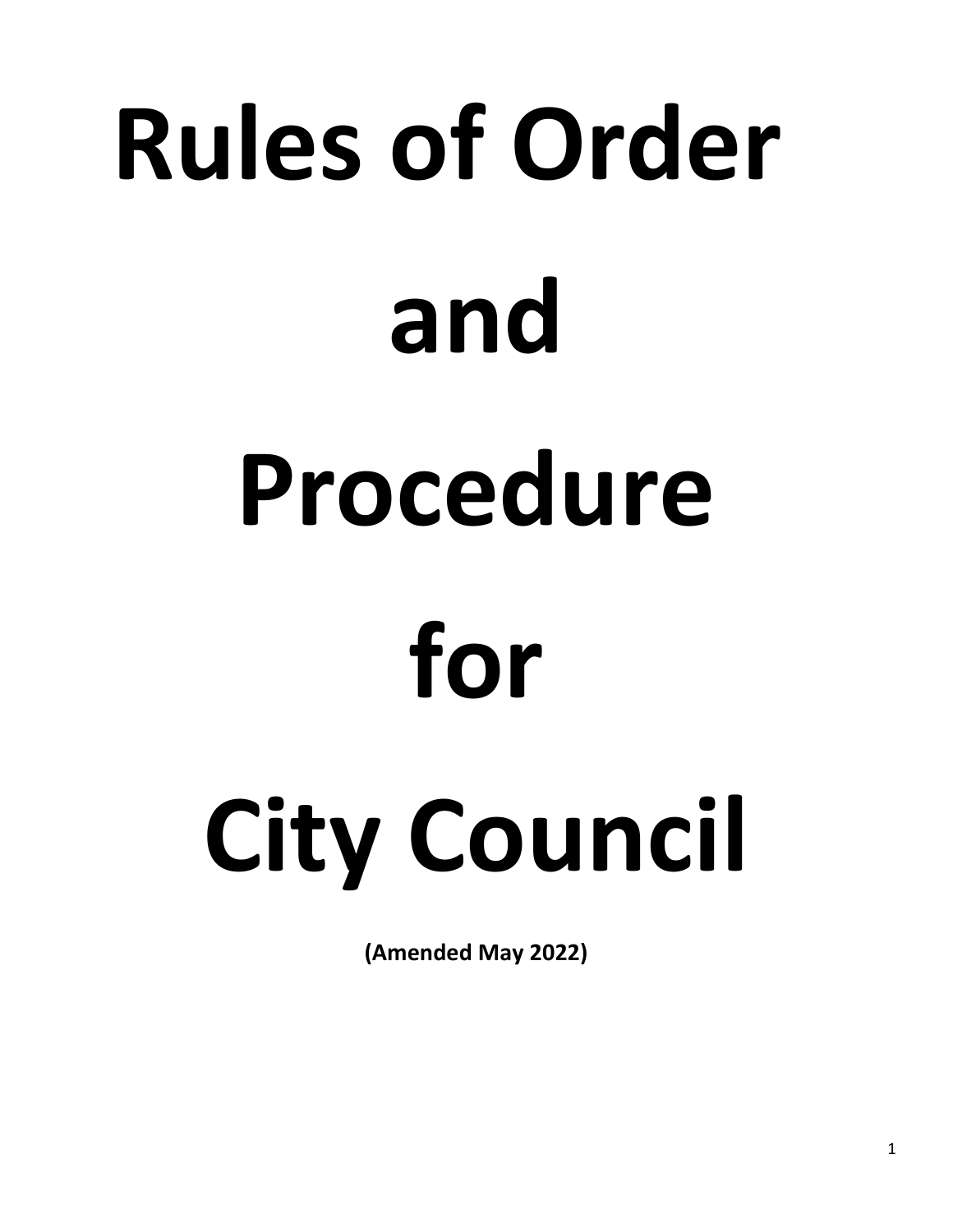# **TABLE OF CONTENTS**

|                                                         | Section 1  Role and Authority of the Mayor as Council Chair |                                                          |
|---------------------------------------------------------|-------------------------------------------------------------|----------------------------------------------------------|
|                                                         | Section 2  General Information on Public Meetings           |                                                          |
|                                                         |                                                             | 1. Defining a Quorum                                     |
|                                                         |                                                             | 2. Dates, Location and Time of Meetings                  |
|                                                         |                                                             | 3. Cancellation of Meetings                              |
|                                                         |                                                             | 4. Workshop and Special Meetings                         |
|                                                         |                                                             | 5. Noticing Public Meetings                              |
| Section 3  Agenda Submission Deadlines and Distribution |                                                             |                                                          |
|                                                         |                                                             | 1. Deadline for General Public, Staff and Workshop Items |
|                                                         |                                                             | 2. Removal of Agenda Items                               |
|                                                         |                                                             | 3. Agenda Distribution                                   |
|                                                         |                                                             | 4. Agenda Item Information                               |
| Section 4  Participation in Public Meetings             |                                                             |                                                          |
|                                                         |                                                             | 1. Councilmembers Right to Speak                         |
|                                                         |                                                             | 2. City Employees Right to Speak                         |
|                                                         |                                                             | 3. General Participation in Public Meetings              |
| Section 5  Motion Procedures                            |                                                             |                                                          |
|                                                         |                                                             | 1. Using General Consent for Motions                     |
|                                                         |                                                             | 2. Allowed Motions                                       |
|                                                         |                                                             | 3. Motions Not Debatable                                 |
|                                                         |                                                             | 4. Allowed Number of Motions on Floor                    |
|                                                         |                                                             | <b>5.</b> Reconsidering a Motion                         |
| Section 6  Voting Procedures                            |                                                             |                                                          |
|                                                         |                                                             | 1. Methods of Voting Allowed                             |
|                                                         |                                                             | 2. Abstaining from Voting                                |
|                                                         | З.                                                          | Minimum Vote Required                                    |
|                                                         |                                                             | 4. Voting by the Mayor                                   |
|                                                         |                                                             | 5. Tie Votes                                             |
|                                                         |                                                             |                                                          |

# **Section 7 . . . . . . . Order of Business for Regular Meetings**

# **Section 8 . . . . . . . Order of Business for Public Hearings**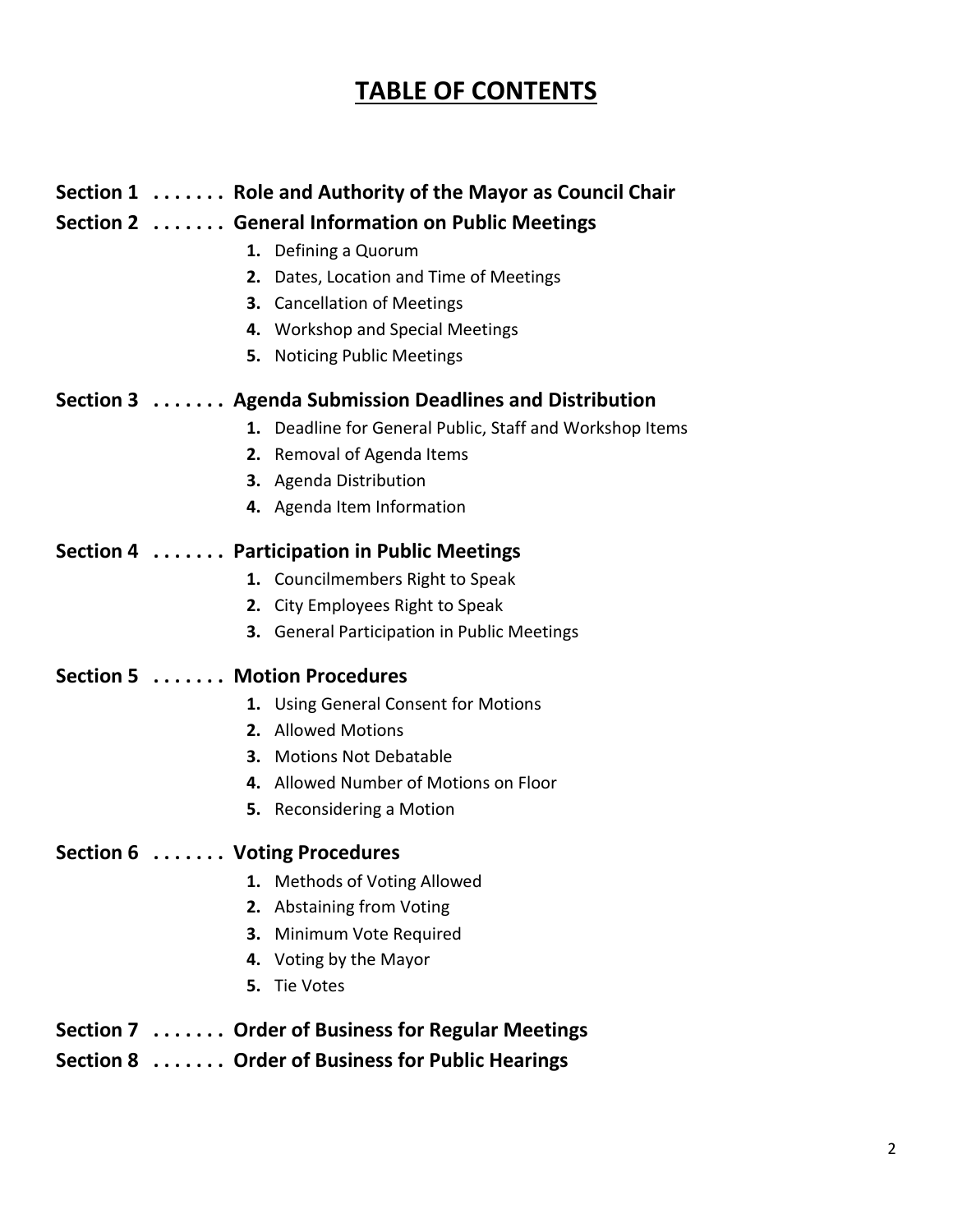# **Section 1 – Role and Authority of the Mayor as Council Chair**

# **1.0 – Role of the Mayor as Council Chair**

- **A.** The Mayor shall serve as Council Chair and preside at all City Council meetings.
- **B.** Shall determine that a quorum is present before transacting business.
- **C.** Shall recognize and call upon speakers.
- **D.** Shall determine if motions are in order.
- **E.** Shall preserve order and enforce the rules of procedures and conduct.
- **F.** Open discussion and introduce items listed on the agenda. The Mayor preserves the right to change the order of the agenda at his/her discretion.
- **G.** Determine the seating arrangement of Councilmembers. However, any two or more Councilmembers reserve the right to exchange seats.
- **H.** While the Mayor/Chair has the authority to preserve decorum in meetings, the City Manager is also responsible for the orderly conduct and decorum of all city employees under the City Managers direction and control.

# **Section 2 – General Information on Public Meetings**

## **2.0 – General Rules**

- **A. Quorum -** The minimum number of City Council members necessary to constitute a quorum is three (3), excluding the Mayor.
- **B. Council Attendance -** Excused absence shall be granted to any Councilmember when requested in advance.

# **2.1 – Regular Meetings**

- **A. Standing Location, Date and Time –** Regular City Council meetings shall be held on the first and third Tuesdays of each month. City Council meetings shall be convened in the City Council Chambers at 75 North Main Street, in Heber City, beginning at 6:00 p.m.
- **B. Alternate Location, Dates and Times** The City Council may elect to meet at alternate locations, dates and times. Upon such election, public notice shall be given of the change in accordance with Utah State Law.
- **C. Cancellation and/or Rescheduling of Meetings -** Any regular meeting may be canceled or rescheduled by a majority vote of the City Council. The City Recorder shall ensure that any cancellation, alternate date/time or alternate location is published on the City's website or other generally accepted medium, as designated by city ordinance or State Law.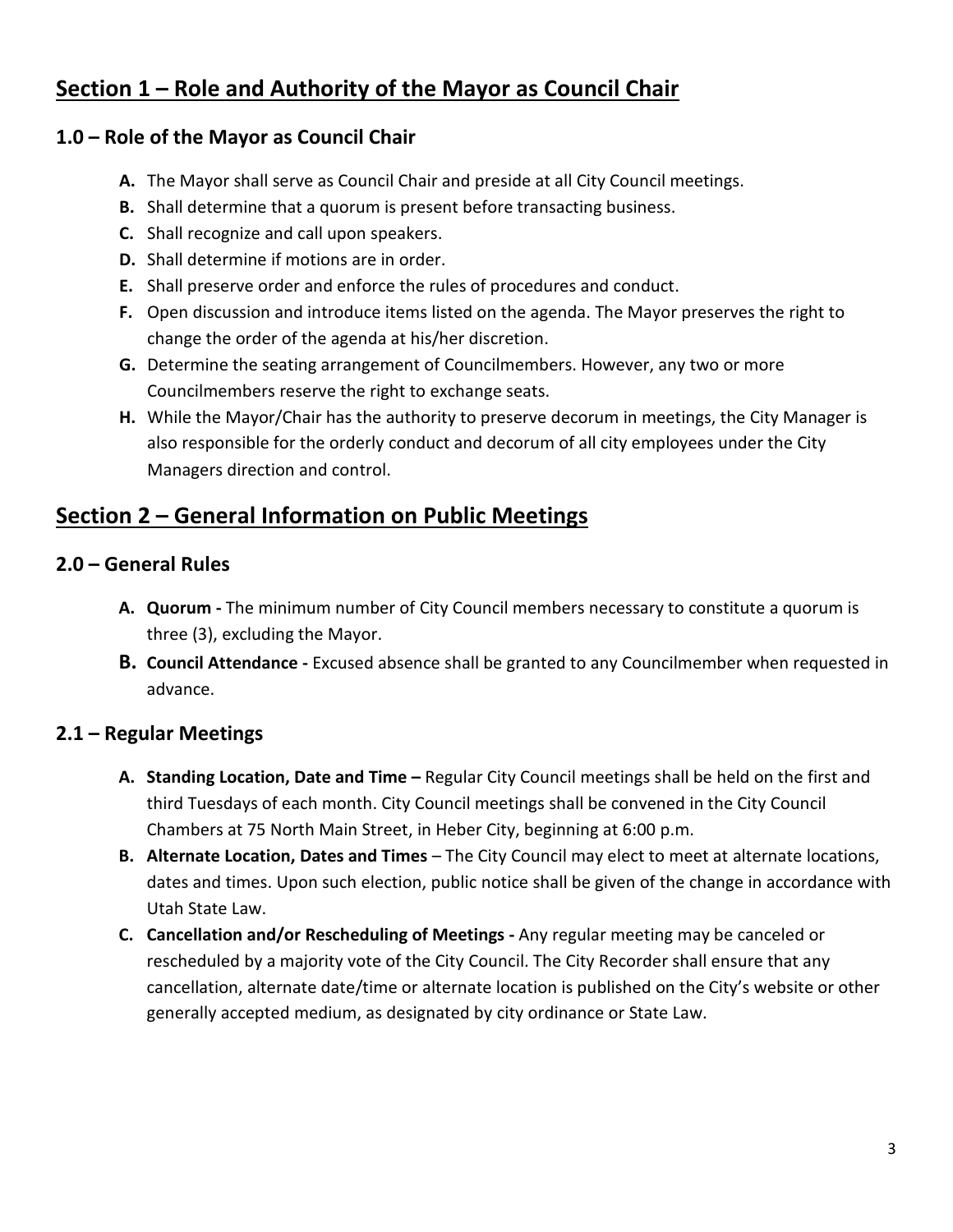## **2.1– Workshop Meeting**

**A-** When determined necessary, the City Council may conduct workshop meetings prior to regular City Council meetings, or on other days approved by the City Council, in order to allow the City Council to informally review items of interest. The time of the workshop meeting will be posted in accordance to State Code. The City Council may not take formal action on items during the workshop.

#### **2.2 – Special Meetings and Emergency Meetings**

- **A.** Consistent with State Law, special meetings may be called at any time by the Mayor or by two or more members of the City Council. The City Recorder shall post notice thereof as provided by State Code. Special meetings may be held at any location, as long as such meetings are conducted in accordance with State Code.
	- **1.** At least three hours' notice will be given of any special meeting.
	- **2.** An order of the special meeting is to be entered in the minutes of that meeting.

## **2.3 – Notice of Meetings –**

- **A- Posting in General Circulation -**The City Recorder shall publish in at least one newspaper in general circulation within the city, a statement of dates, times and places of the City Council meetings for the calendar year. Posting shall occur at least one week prior to the first regular meeting of the calendar year. One additional alternate posting shall be on the City's Website.
- **B- Electronic Postings** Pursuant to Utah Code Sections 52-4-207, 63G-3-201 and 4-2-103, and State Rule 51-7, Open and Public Meetings Act Electronic Meetings, Heber City has adopted its own electronic/ virtual meetings protocol, ordinance 2006-05. This City Ordinance remains in conformity with State Code requirements, as that Code may be amended from time to time. With regard to alternate and electronic postings, the City Recorder shall post in compliance with the current State Code requirements, in no less than three (3) locations, some of which could be at the physical location of the meeting, in a newspaper of general circulation, or the City Website, or other generally accessible social media. City virtual/ remote meetings are governed in the same manner, including posting and noticing requirements, as physically attended and in person meetings. The 2006-05 City Ordinance allows the City Council to notice, post and convene electronically. *Said Ordinance is attached and incorporated herein as Exhibit A.*
- **C- Posting of the Agenda** -The Regular City Council meeting agenda shall be posted at 6:00 p.m., the Thursday, five (5) calendar days prior to the next Tuesday regular City Council meeting. However, urgent or time sensitive agenda items and agenda information may be posted up until 24 hours prior to the City Council meeting as provided by law. Any emergency items may also be posted up until said 24 hours prior to the City Council Meeting as provided law.
- **D- Conformity** The City Recorder shall check at reasonable intervals to ensure that these postings remain accurate, are accessible to the public, and conform to State Code.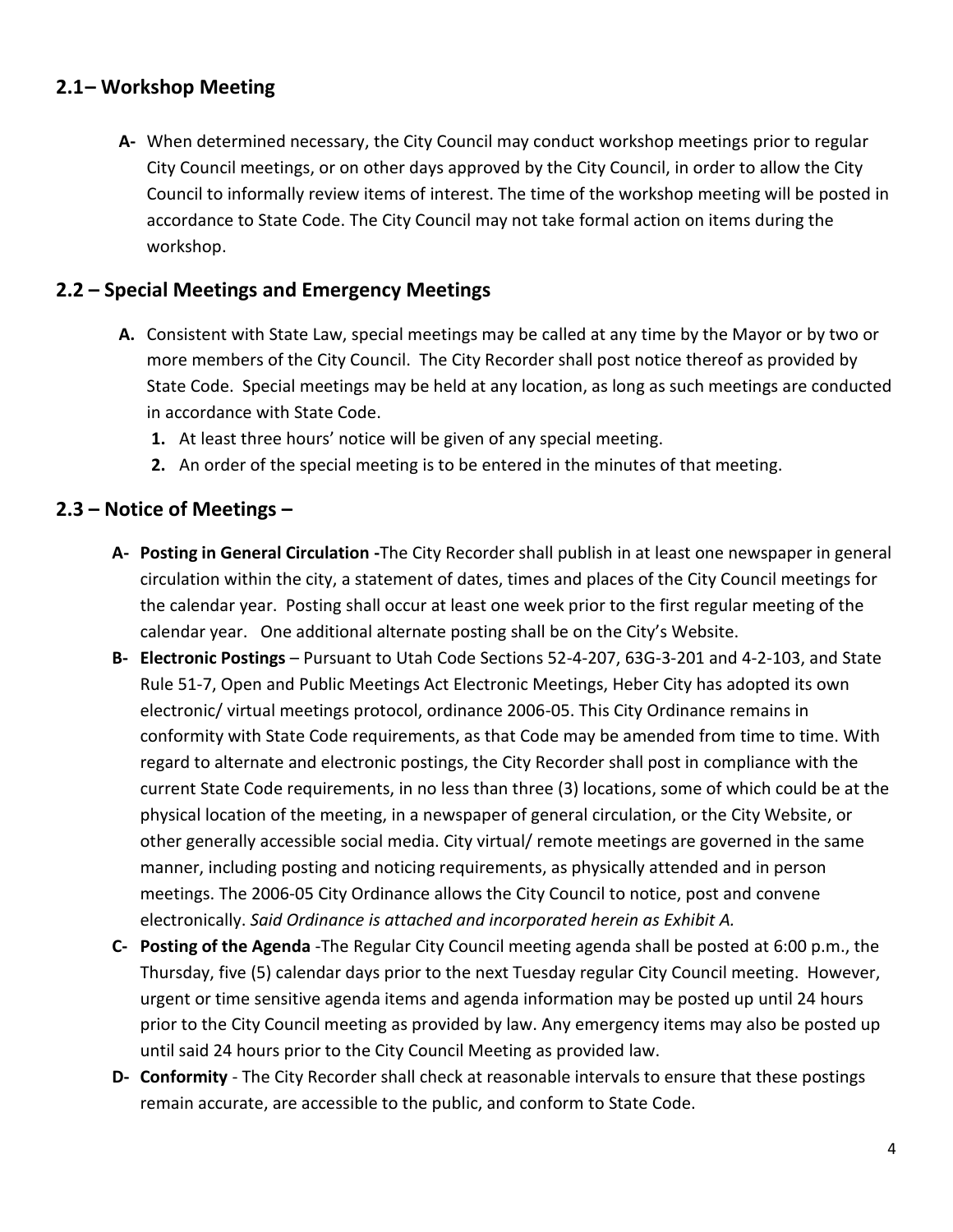# **Section 3 – Agenda Submission Deadlines and Distribution**

# **3.0 – Deadline for Submission and Removal of Agenda Items -**

**A- Deadline for the General Public -** All Items submitted by the general public to be presented at Regular City Council Meeting must be in writing, and includes all desired supporting documentation and material. The general public deadline for submitting an item to the City Recorder is 5:00 p.m., Monday, eight (8) days prior to the next Tuesday regular City Council Meeting at which the item(s) are to be presented. As an alternative, the general public may raise any item with the City Council that is not on the Council agenda, during a regular meeting's public comment section of the agenda.

**B- Deadline for City Council** - The deadline for a City Council Member to submit an item to the City Recorder is 12 noon, Thursday, prior to the next Tuesday City Council meeting, or five (5) days prior of the City Council meeting if the meeting falls on an alternate day of the week. Items, including staff reports and supporting material, submitted by the City Council to present at the Regular City Council Meeting must be in writing and submitted per the referenced deadlines to insure sufficient time to complete internal administrative reviews of proposed agenda items.

## **C- Removal of Agenda items** –

- **1.** Individuals may request to the Mayor or City Manager to remove any item they submitted from the agenda at any time.
- **2.** The Mayor or City Manager has the authority to remove agenda items unless a Councilmember has placed it on the agenda. The Mayor or City Manager must then have the approval of that Councilmember to remove the agenda item.
- **3.** In the event items are directed not to be placed on an agenda or removed from an agenda by the Mayor or City Manager after posting, the City Council shall be informed of such removal, or directive. Additionally, any such removals after posting, shall be reflected in the revised agenda as a redline strikeout notation.
- **4.** Staff Reports are to be independent of edit or modification by members of the governing body prior to their submission to the Recorder and placement on the Council Agenda. If, however, a member of the governing body desires specific information be included in staff reports, such requests shall be directed to the City Manager.

# **3.1 – Agenda Posting and Material Upload**

**A- Posting of Agenda**. Barring unavoidable difficulties or holidays, City Council Meeting Agenda will be *posted 6:00 p.m.,* Thursday, prior to the next Tuesday City Council meeting, or five (5) days prior of the City Council meeting if the meeting falls on an alternate day of the week. The Meeting Agenda may not be changed, this includes but is not limited to adding, removing or modifying any individual item of the Agenda, within twenty-four (24) hours prior to the Meeting, pursuant to Utah Code 52-4-202, and the Public Notice Website.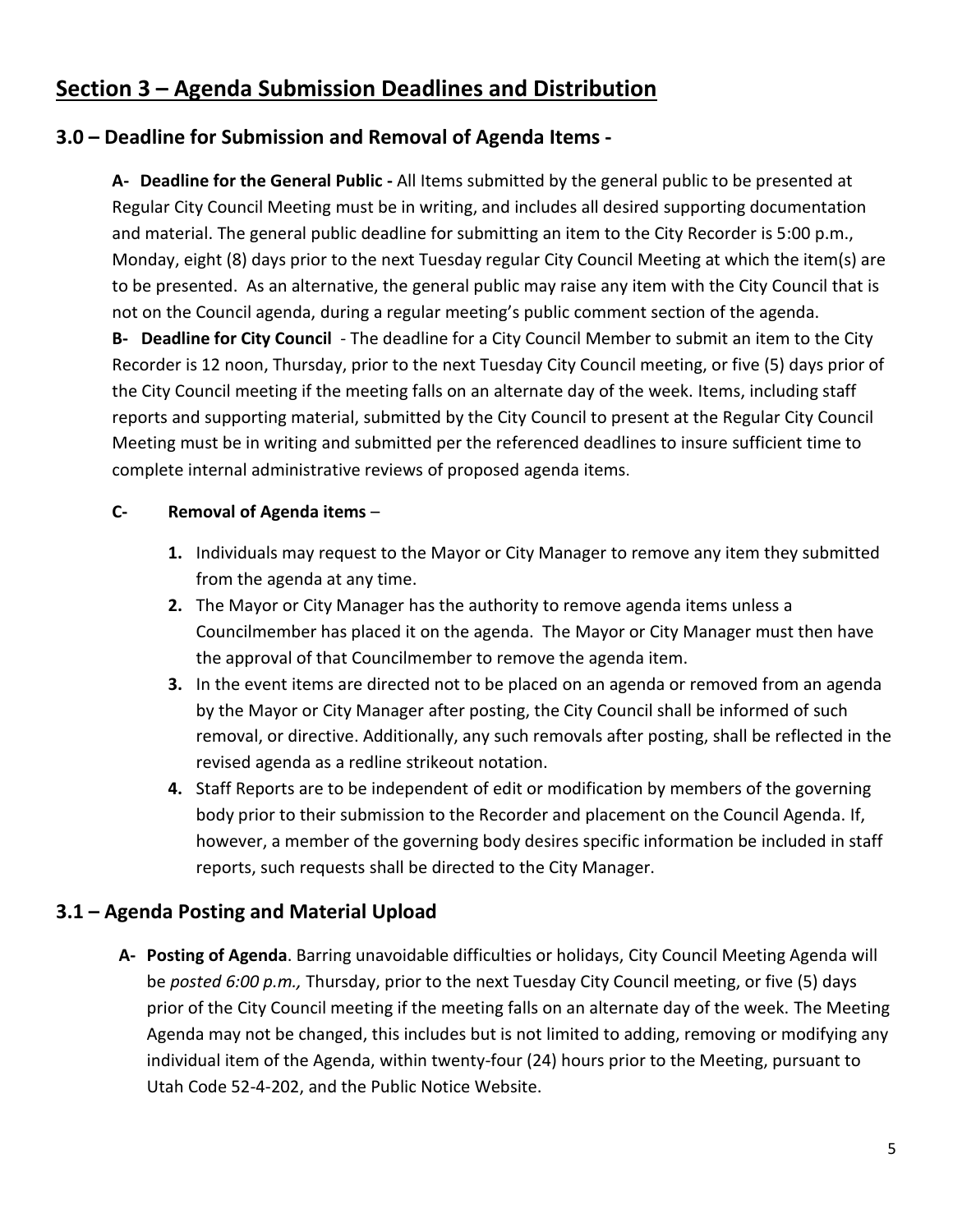- **B- Material Upload**. Agenda Material shall be uploaded by *6:00 p.m.,* the Thursday, five (5) calendar days preceding the next Tuesday City Council meeting.
- **C- Media Notification –** Media notification shall be accomplished by the City's upload to the Utah Public Notice Website; utah.gov/pmn.

# **3.2 – Agenda Item Information**

- **A. Support Material for Agenda Items -** Each agenda item shall be accompanied with any support material needed for Councilmembers to take action.
- **B. Numbering and Indexing of Agenda items –** All items shall be numbered or lettered sequentially for purposes of consideration on the Agenda.
- **C. Consent Agenda** The Consent Agenda shall contain routine, non-controversial items that require City Council action but need little or no City Council deliberation.
- **D- Non-Agenda Items** While matters not on the agenda may be discussed, no final action can be taken on any matter not on the written agenda.

# **Section 4 – Participation in Public Meetings**

# **4.0 – Councilmembers' Right to Speak**

- **A. Requesting to Speak -**While each member has the right to speak, the Councilmember must request this right by addressing the Chair. The Chair must recognize any Councilmember who seeks the floor when appropriately entitled to do so. Upon being recognized, the Councilmember may proceed.
- **B. Staying on Topic -** Councilmembers will limit their comments to the subject matter, time or motion being currently considered by the City Council.
- **C. Interrupting**  A Councilmember, when given the floor, shall not be interrupted while speaking unless called to order by the Chair, unless a point of order is raised by another Councilmember, or unless the speaker chooses to yield a question from another Councilmember. Councilmembers shall not be interrupted in making a motion. Any motion shall be allowed to proceed for a second.

# **4.1 – City Employees' Right to Speak**

**A- City Manager and Administrative Level Officials -** The City Manager and any other appointed, administrative level official shall be entitled at all times to any privilege of the floor for the purpose of speaking upon any question that pertains to their duties, responsibilities and authority.

# **4.2 – General Participation in Public Meetings and Public Hearings**

**A. Invited to Attend -** All are welcome to attend City Council public meetings and hearings, and will be admitted up to the fire safety capacity of the room.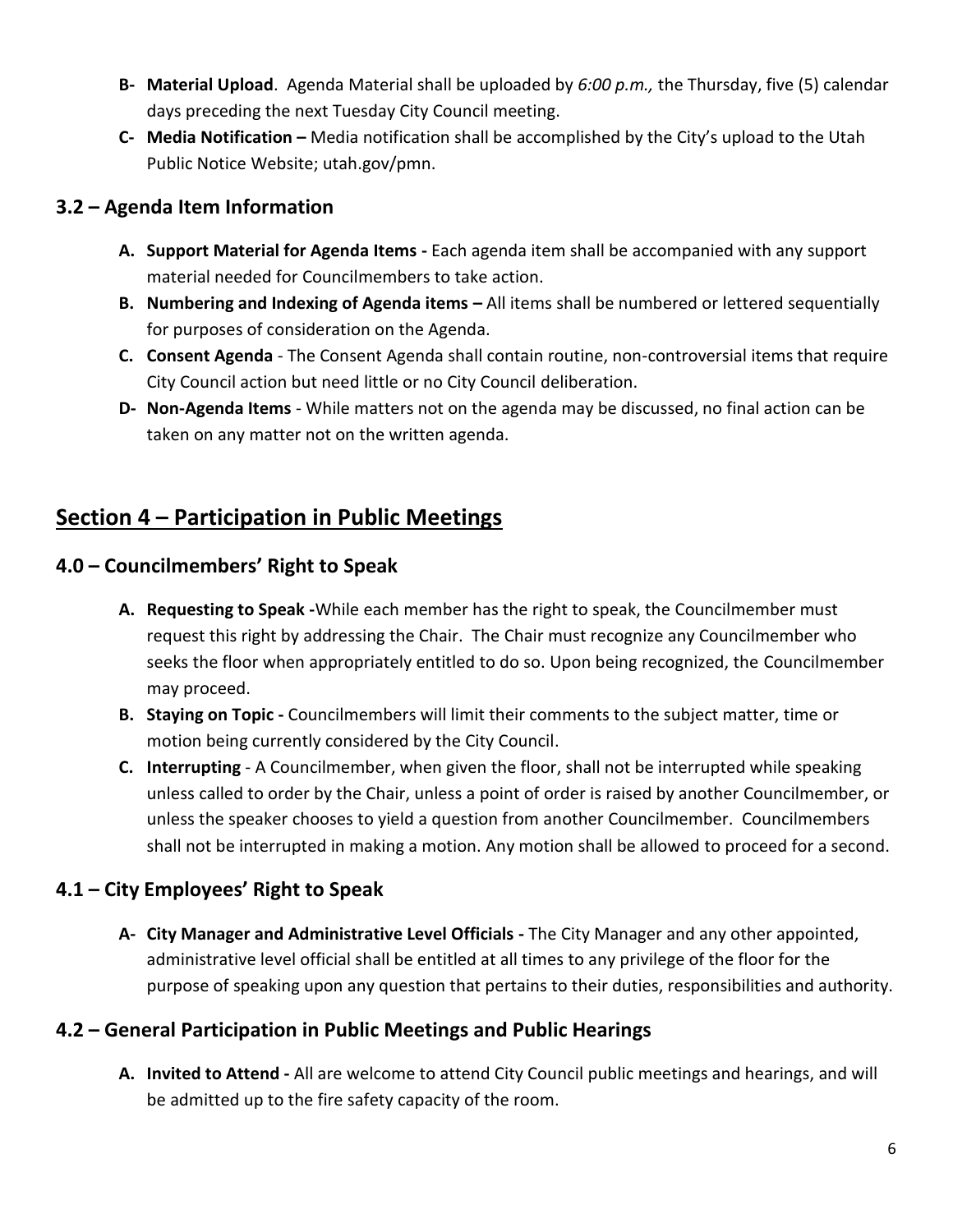- **B. Addressing City Council** The Chair must first recognize any party representing an item on the agenda, desiring to address the Council. When called upon, the person will approach the podium and state their name and address to be included in the meeting minutes. If speaking for groups, the name of the group should be stated.
- **C. General Public Comment to Agenda and non- Agenda Items–** Following the Consent Agenda segment, there shall be a portion of the City Council Meeting designated as Public Comments for non-Agenda Items. During this time the public may address non-agenda items to the Council. This segment shall be limited to twenty (20) minutes, total.

Public comment on agenda items shall be governed by Section F below. Persons addressing the City Council representing an agenda item shall confine their remarks to matters related to the agenda item.

- **D. Equitable Time to Speak -** To guarantee all persons, on the agenda, and acting as presenters an opportunity to be heard, initially, all such speakers will be given the same amount of time to speak. Presentations shall be limited to twenty (20) minutes each, but may be extended or shortened at the discretion of the Chair.
- **E. Sharing Unused Time -** No speaker will be allowed to yield any part of his/her time to another, and no speaker will be credited with time requested but not used by another.

## **F. Public Comments to Agenda Items -**

1. There shall be an opportunity for public comment on Agenda Items following the *General Business,* of the meeting.

a. This public comment segment shall come during the *Action Items* portion, after following format:

The agenda item presentations from consultants or item presenters, and/or staff,

- Council questions, and
- Final questions of the Mayor.

This entire public comment segment shall be limited to a total of ten (10) minutes for each Agenda Item. Upon completion of this final public comment segment of the meeting, the Council shall be allowed to deliberate and discuss without interruption.

b*.* During this designated public comment portion of the Meeting, for agenda or non-agenda items, members of the public that wish to speak must first be recognized by the Chair. Redundant comments may be cut off at the discretion of the Chair. Once the Council has begun its deliberation, no further public comment shall be permitted. Once action has been taken on an agenda item, further public comment shall not be permitted unless mandated by State Law.

2. Additionally, public comment shall be permitted at any time electronically by way of the City Council group email.

**G.** Rules of Conduct for the Governing Body – Subject to State Rules, Regulations, or Code, Councilmembers may expel any other Councilmember on a two thirds vote, for acts that in the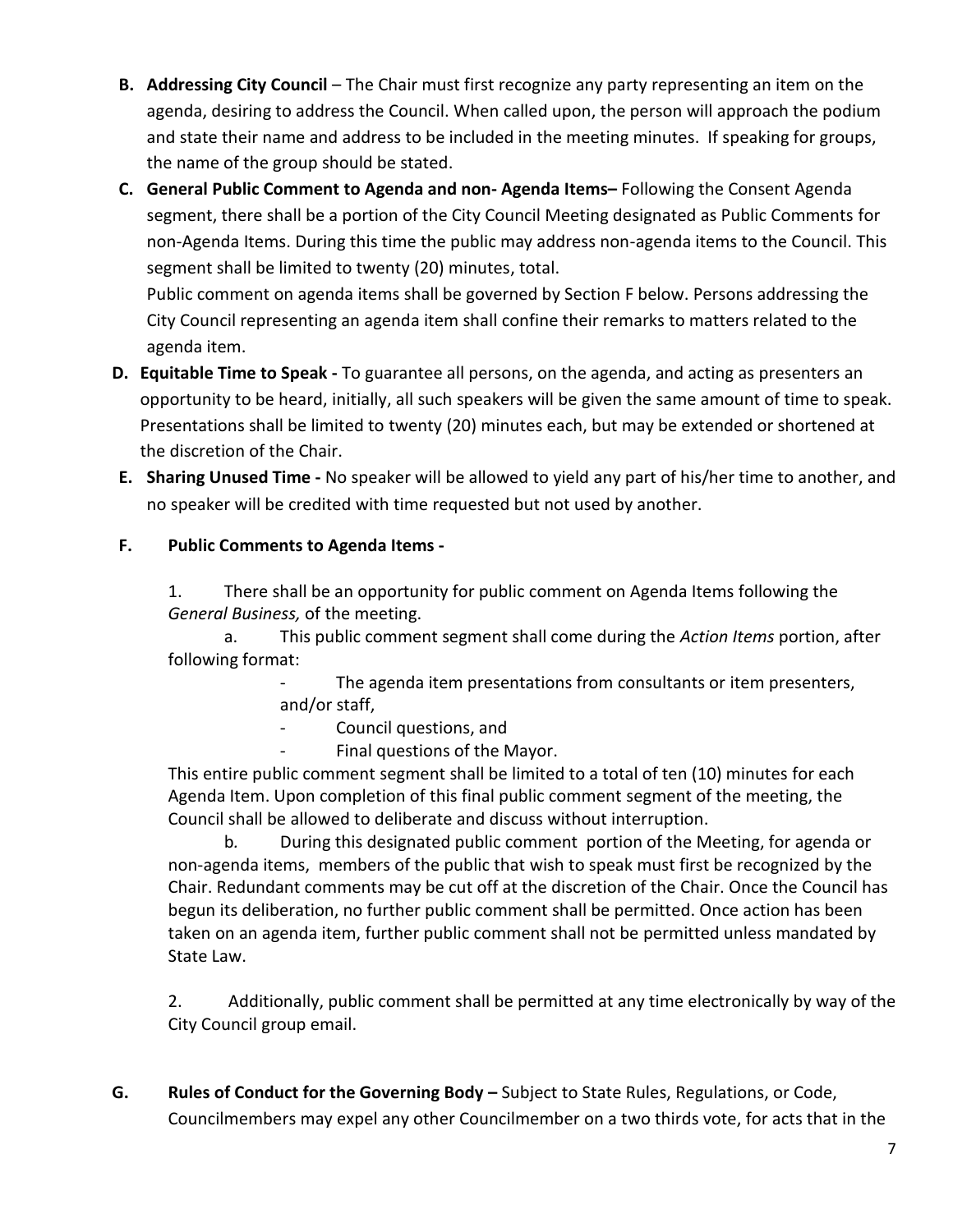Council's majority opinion, rise to a degree of substantially disrupting the orderly function of the Meeting.

**H. Rules of Conduct for the General Public -** Members of the audience shall not engage in

disorderly or boisterous conduct including the utterance of loud, threatening, or abusive language, clapping, whistling, stamping, or other acts that disturb, disrupt, impede, or otherwise render the orderly conduct of the meeting unfeasible. Such demonstrations shall not be permitted and those engaged in such conduct will be removed from the meeting room by the sergeant-at-arms at the discretion of the Chair.

**I. Banners and Signs -** No placards, banners, or signs will be permitted in the City Council chamber or in any room in which the City Council is meeting. Exhibits, displays, and visual aids used in connection with agenda items are permitted.

# **Section 5 – Motion Procedures**

## **5.0 Motions**

- **A.** Any matter that requires a City Council decision shall be brought before the Council by motion. **1.** Motions of any kind are not permitted during Workshop meetings.
- **B.** The Chair has every right as a member of the City Council to make a motion, but should normally do so only if the Chair wishes to make a motion on an item but is convinced that no other member of the City Council is willing to step forward to do so at a particular time.
- **C.** A Council Member may call for a motion at any time, and shall be recognized by the Chair.

# **5.1 Using General Consent for Motions**

**A.** The Chair may use General Consent (also known as Unanimous Consent) with all motions except those motions where the votes are used for purposes of the meeting minutes and require a roll call of the council.

# **5.2 Allowed Motions**

- **A.** There are three basic forms of motions allowed: Initial Motions, Motions to Amend, and Substitute Motions.
	- **1. Initial Motion**. -The initial motion is the one that puts forward an item for the City Council's consideration. An initial motion might be: "I move that we adopt…". The commencement of an initial motion suspends debate. The Chair shall recognize the motion and allow for opportunity of a second, at which point, there may be discussion on the motion. If there is no second, or a motion is defeated, debate may continue unless, or until there is another motion offered.
	- **2. Motion to Amend.** If a Councilmember wants to change the initial motion that is before the City Council, they would move to amend it. A motion to amend might be: "I move that we amend the motion to adopt ordinance number 10-1 with changes in paragraph 1 as follows…." A motion to amend takes the initial motion that is before the City Council and seeks to change it in some way. The motion to amend must be germane to the initial motion. The motion to amend must not be the same as a negative vote on the initial motion.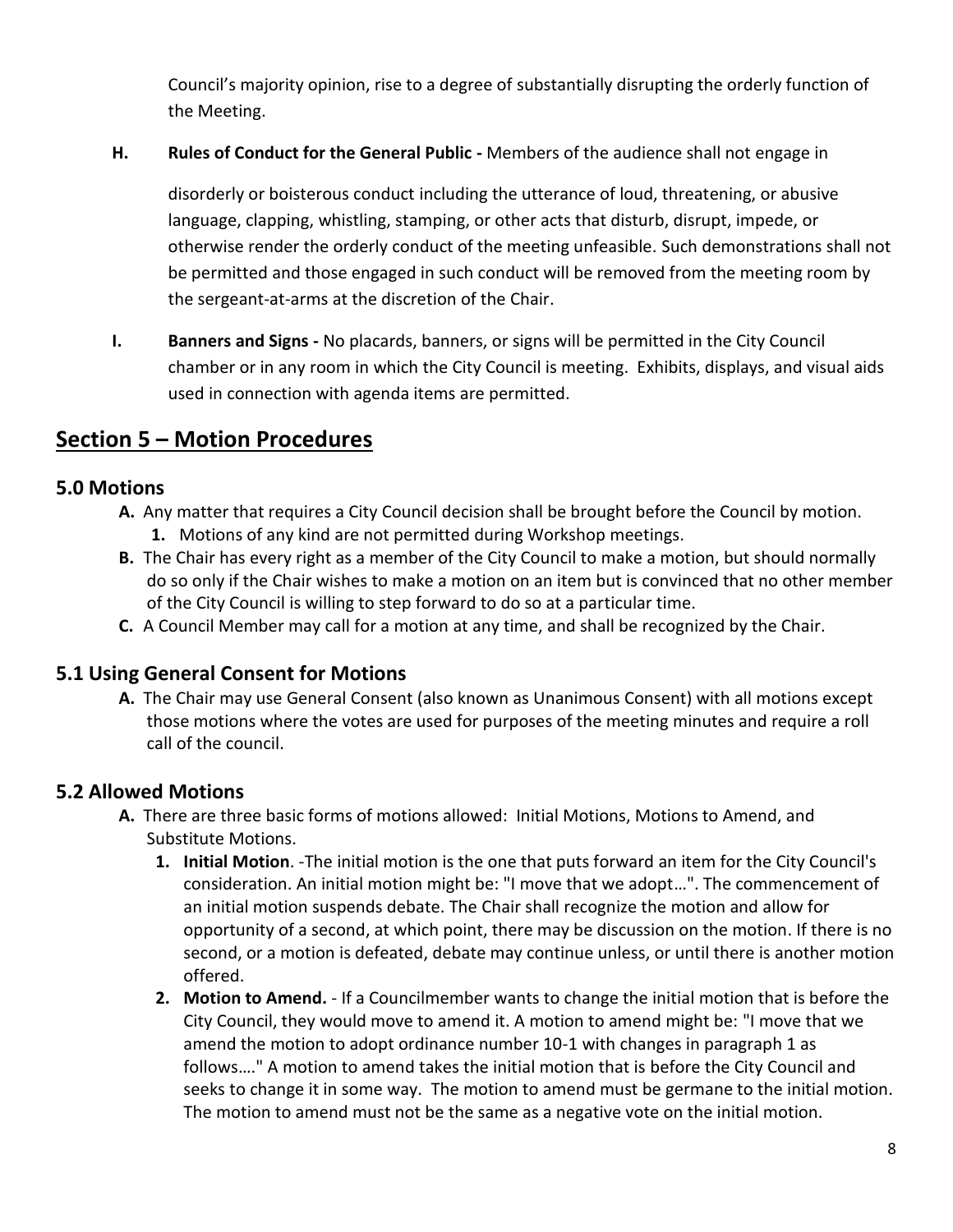**3. Substitute Motion**. - If a Councilmember wants to completely do away with the initial motion that is before the City Council, and put a new motion before the City Council, they would make a substitute motion. A substitute motion might be: "I move that we refer ordinance number 10-1 to the planning commission for its recommendation."

## **5.3 Allowed Number of Motions on the Floor at the Same Time**

**A.** There can be up to three motions on the floor at the same time and no more than three. The Chair can reject a fourth motion until the Chair has dealt with the three that are on the floor and has resolved them.

# **5.4 Motions Not Debatable**

**A.** The following motions are not debatable—a motion to adjourn; a motion to recess; a motion to fix a time to adjourn; a motion to table; and a motion to limit debate.

# **5.5 Reconsidering a Motion**

- **A.** A motion to reconsider any item requires a majority vote to pass, but there are special rules that apply only to the motion to reconsider.
	- **1.** Timing. A motion to reconsider must be made at the meeting where the item was first voted upon or at the very next meeting of the City Council if the item is properly placed on the agenda.
	- **2.** A motion to reconsider cannot be made at a special meeting of the Council unless the number of Councilmembers present at the special meeting equals or exceeds the number present at the meeting when the action was approved.
	- **3.** A motion to reconsider can only be made by a member who voted in the majority on the original motion.

# **5.6 Appealing the Ruling of the Chair**

**A.** Any Councilmember may appeal to the City Council any ruling from the Chair. If the appeal is seconded, the Councilmember making the appeal may briefly explain the reason for the appeal; but there shall be no debate on the appeal, and no other Councilmember shall participate in the discussion. The Chair shall then put the appeal to vote, if a majority of the Councilmembers vote to drop the appeal, the ruling of the Chair is sustained; otherwise it is overruled.

# **Section 6 - Voting Procedures**

# **6.0- Council Voting-**

**A. Methods of Voting -** As prescribed by State Law, a roll call vote is to be taken for all ordinances, resolutions, and any action that creates a liability to the City. Each Councilmember's vote must be clearly set for the record. No member shall address the Chair or demand the floor while a vote is being taken. No proxy votes or comments are permitted during voting. Every resolution or ordinance shall be in writing before the vote is taken.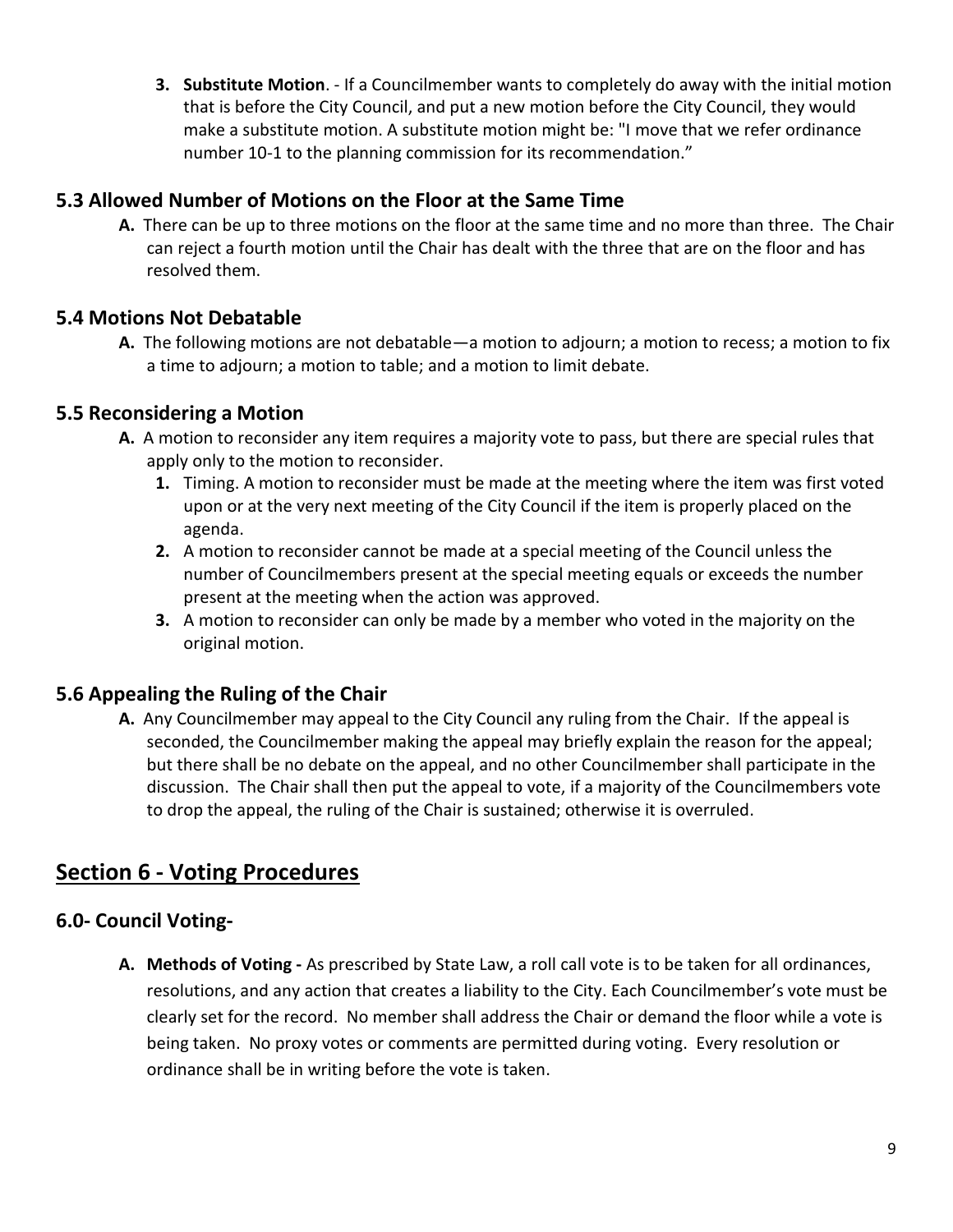- **B. Abstention -** Every Councilmember present has the right to abstain from voting. Abstentions are the equivalent to a no vote when determining the outcome of the vote since it takes three yes votes to pass any matter.
- **C. Voting Results -** The Chair shall announce the results of the voting, and state whether the matter voted upon passed or failed.
- **D. Minimum Vote Required -** The minimum number of yes votes required for passing of any ordinance or resolution or to take any action by the City Council, unless otherwise prescribed by State Law, is a majority of the voting members of the council. Any ordinance, resolution or motion of the City Council having fewer favorable votes than required is defeated and invalid.
- **E. Voting by the Mayor -** The Mayor is a non-voting member of the City Council except as provided by State Law:
	- **1.** The Mayor by State Law may vote on each matter for which there is a tie vote of the other Councilmembers present; or when the Council is voting on:
		- **a.** Whether to appoint or dismiss a municipal manager; or
		- **b.** An ordinance that enlarges or restricts the Mayor's powers, duties, or functions
- **F. Tie Vote –** A tie vote results in a lost motion. In such an instance, any member of the City Council may offer a motion for further action. If there is no affirmative vote, the result is no action. A vote of 2-2 with one abstention means the motion fails. Only when one Councilmember is absent and the vote is 2-2, the Mayor is entailed to vote.

# **Section 7 – Order of Business for Regular Meetings**

## **7.0 – General Order**

- **A.** City Council Meetings will be generally conducted in the following order, unless otherwise specified.
- **B. Workshop Agenda**
	- **1.** Call to order and announce a quorum is present
- **C. Regular Meeting Agenda**
	- **1-** Call to order and announce a quorum is present
	- **2-** Pledge of Allegiance
	- **3-** Invocation or Thought
	- **4-** Conflict of Interest Disclosure
	- **5-** Consent Agenda
	- **6-** Public Comments
	- **7-** General Business *(New Section)*. This Section shall consist of the following format, in this particular order.
		- Awards
		- General Presentations
		- City/Public Hearings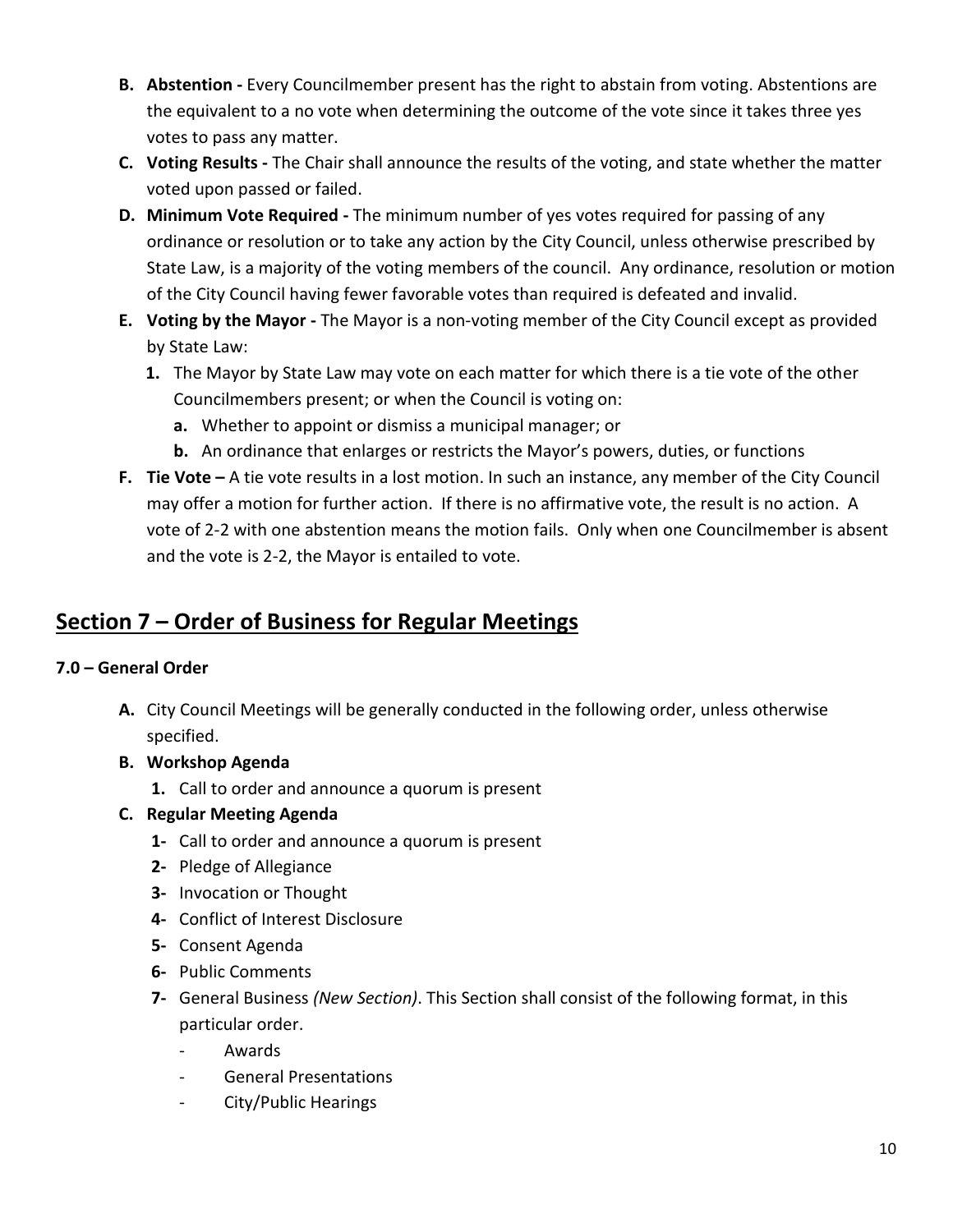- **8-** Acton Items. This Section shall consist of the following format, in this particular order.
	- Staff/ Consultant Presentations
	- Council questions first, followed by Mayor/ Chair questions
	- Public questions/comments: This segment shall be limited to 10 minutes per agenda item.
	- Council Deliberations
	- Opportunity to Councilmember Motions, which may be called at any time
- **9-** Communication
- **10-** Adjournment
- **11-** Executive Session (as needed)

#### **7.1 – Standard Adjournment**

- **A.** The hour of adjournment is 10:00 p.m., and will not continue beyond that time without a majority vote of the City Council.
	- **1.** To assist in making the determination to continue past the hour of adjournment, the City Council may determine if deliberation could be concluded by 10:30 p.m. and continue to that time. Otherwise all items remaining after the hour of adjournment will be deferred until the next scheduled meeting.

# **Section 8 – Order of Business for Public Hearings**

## **8.0 – General Order**

- **A.** Public Hearings will be generally conducted in the following order, unless otherwise specified
- **B.** Staff will review the matter, will prepare a staff report, and may make a recommendation or propose alternatives to the City Council prior to the Public Hearing.
- **C.** A notice of the Public Hearing will be posted as required by Law.
- **D.** The members of the City Council will receive the staff report for the matter in the agenda packet prior to the meeting. This provides the Council with an opportunity to study the staff report, which will become part of the Public Hearing record, and to become familiar with the item prior to the Public Hearing.
- **E.** When the Public Hearing is called, staff will summarize the matter as contained in the staff report or request a continuance to a future meeting. The City Council may ask questions of staff for clarification.
- **F.** The Chair opens the Public Hearing.
- **G.** Once the Public Hearing is opened, the applicant or appellant then has the opportunity to present comments, testimony, or arguments.
	- **1.** When recognized by the Chair, the applicant is entitled to present the matter in person or through a representative.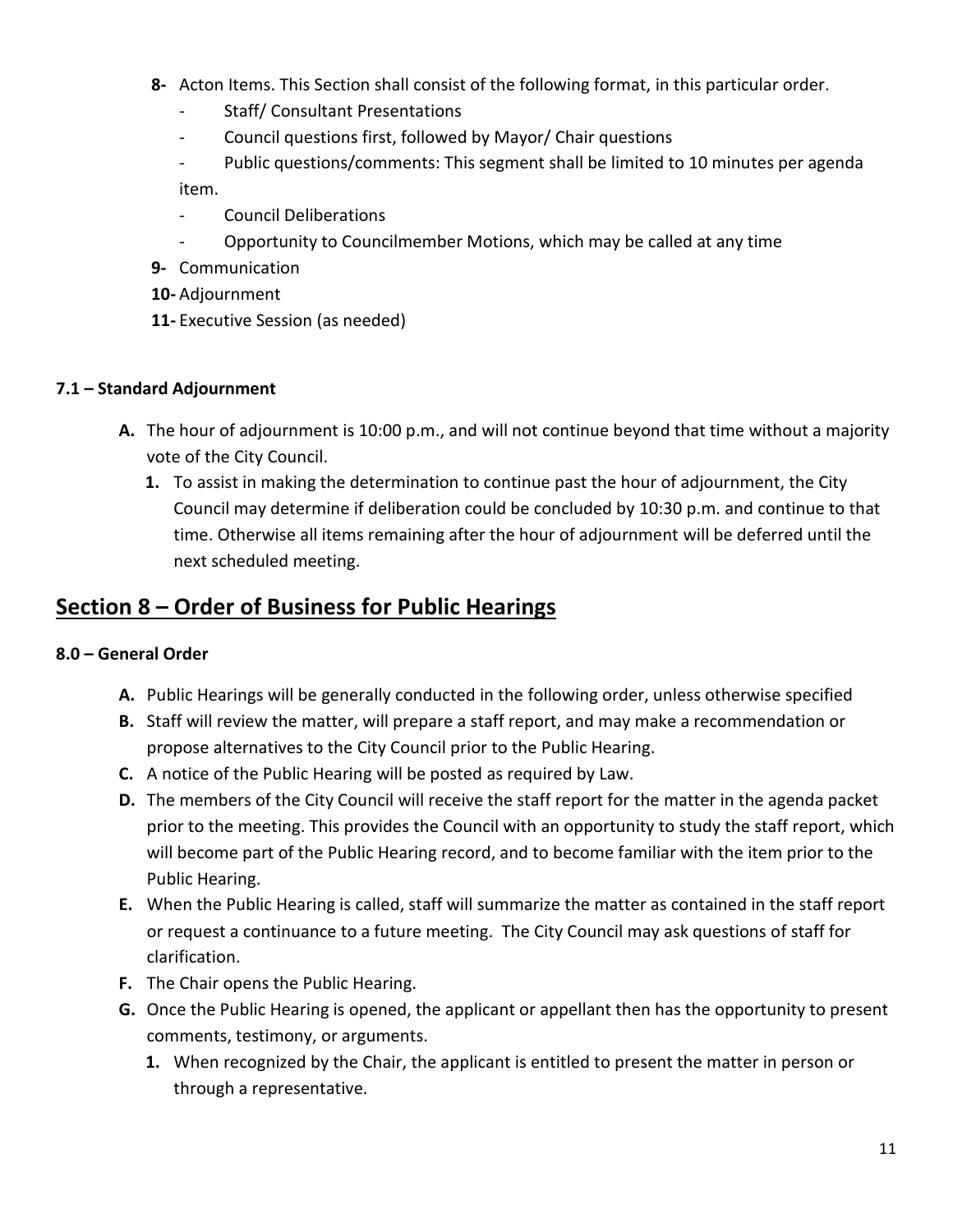- **2.** At Public Hearings the applicant has the burden of proof and, therefore, shall be allowed thirty (30) minutes for an initial presentation or comments, additional ten (10) minutes for rebuttal following the other comments on the matter, and concluding comments shall be limited to (10) minutes. The Chair may allow more time if required to provide due process for the property owner or applicant.
- **3.** In the case of an appeal when the appellant is different from the applicant, the appellant should be called upon first to provide comments or testimony.
- **4.** When recognized by the Chair, the appellant shall have a total of thirty (30) minutes for initial comments or presentation, additional ten (10) minutes for rebuttal following the other comments on the matter and concluding comments shall be limited to ten (10) minutes. The Chair may allow more time if required to provide due process for the appellant.
- **5.** An appellant, other than the applicant, and the spokesperson for an organized group of residents residing within the noticed area of the property that is the subject of the Public Hearing, may have up to fifteen (15) minutes to speak and shall not be allowed to defer any portion of their time to other speakers.
- **H.** Following this presentation, all other proponents of the matter are provided the opportunity to speak.
- **I.** After the proponent's finish, the Chair will ask any opponents or other concerned citizens to speak.
- **J.** All members of the public may speak during the Public Hearing. General comments and questions from the public may be limited to maximum of five (5) minutes per person provided, however, the spokesperson for larger groups may be allowed up to ten (10) minutes (time permitting). Individuals or groups shall not be allowed to defer any portion of their time to other speakers. In the event the time required for members of the public to speak would exceed sixty (60) minutes, the Chair may reduce or extend the maximum time limit for members of the Public to speak.
- **K.** Once all individuals have spoken, the applicant will be providing an opportunity to rebut any testimony or evidence provided by opponents or staff. The rebuttal shall be limited to answering or refuting testimony of opponents or staff. The time limit for rebuttal shall be ten (10) minutes.
- **L.** No repetitive or redundant testimony is allowed.

**1-** A speaker shall not present the same or substantially the same items or arguments to the Council repeatedly or be repetitious in presenting their oral comments. Nothing in the foregoing precluded submission of comments to the City Council in writing, for such action or not action as the Council, in its discretion, may deem appropriate.

**2-** In order to expedite matters and to avoid repetitious presentations, the designation of a spokesperson is encouraged. Whenever any group of individuals wishes to address the Council on the same subject matter, those individuals are encouraged to designate a spokesperson to address the City Council. With the consent of the City Council, the Chair may extend the time allocations for a designated spokesperson as necessary.

**M.** Following each presentation, members of the City Council may question the speaker(s).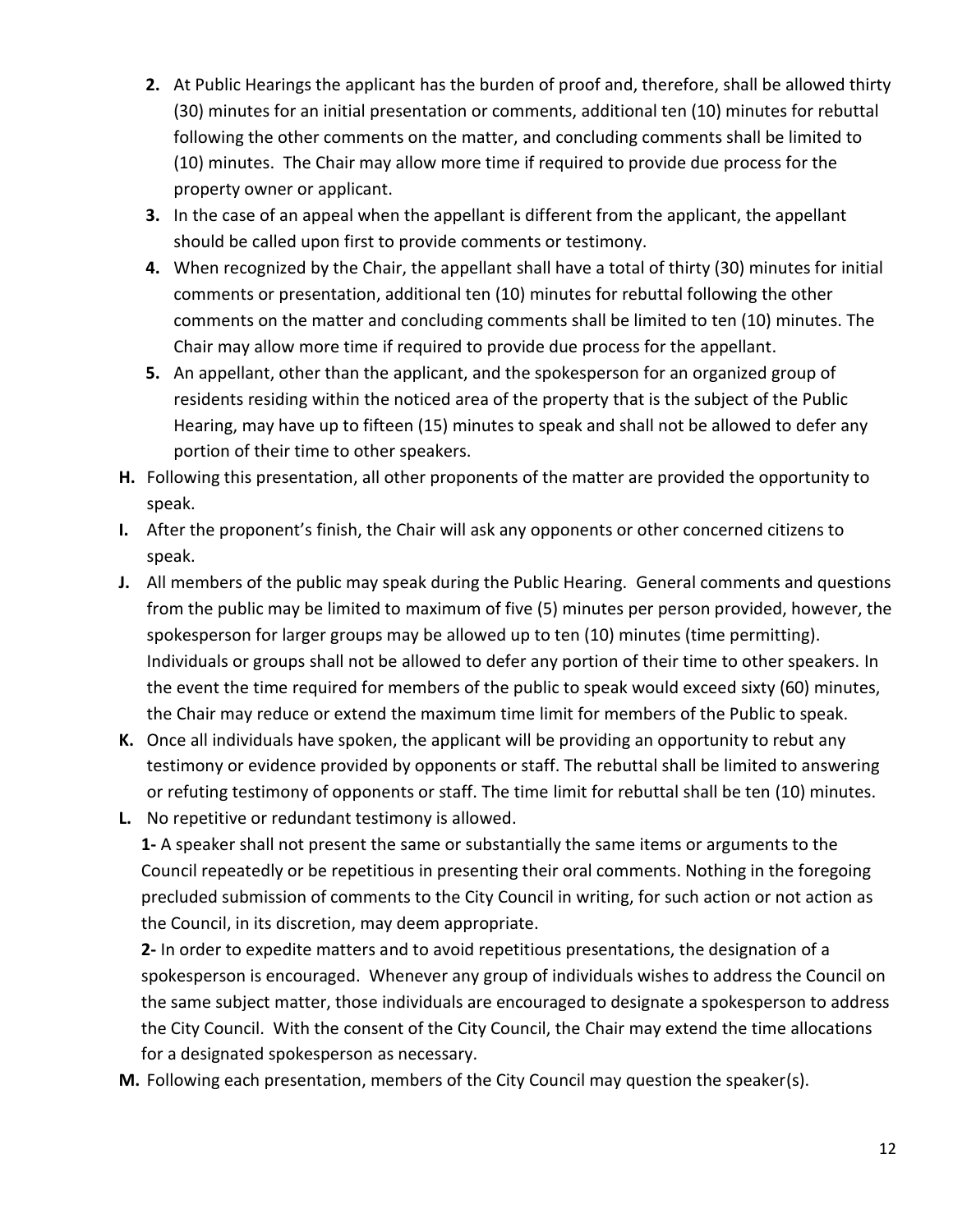- **N.** Following rebuttal, the item is then before the City Council for discussion and clarification. Upon completion of public comment, the Council shall be allowed to deliberate and discuss without interruption.
- **O.** When all parties have been heard and there are no additional requests to speak, the Chair may close the Public Hearing.
- **P.** The City Council deliberates on the issue.
- **Q.** If the City Council raises new issues through deliberation and seeks in its discussion to take additional public testimony, the Public hearing must be reopened. At the conclusion of the public testimony, the Chair again closes the Public Hearing.
- **R.** The City Council deliberates and takes action.
- **S.** Any member of Council may make a motion to:
	- **1.** Continue the Public Hearing to a future date to allow for further study/discussion; or
	- **2.** Close the Public Hearing and do one of the following:
		- **a.** Approve the matter as submitted,
		- **b.** Conditionally approve the matter with certain revisions,
		- **c.** Deny the matter, or
		- **d.** Deny the matter without prejudice (this action will allow the applicant to re-file without waiting a specified time period and will permit the waiver of any required fees).
- **T.** The applicant may withdraw the matter at any time before a vote is taken by the City Council.
- **U.** The Chair announces the final decision of the Council.

Updated 5.3.2022